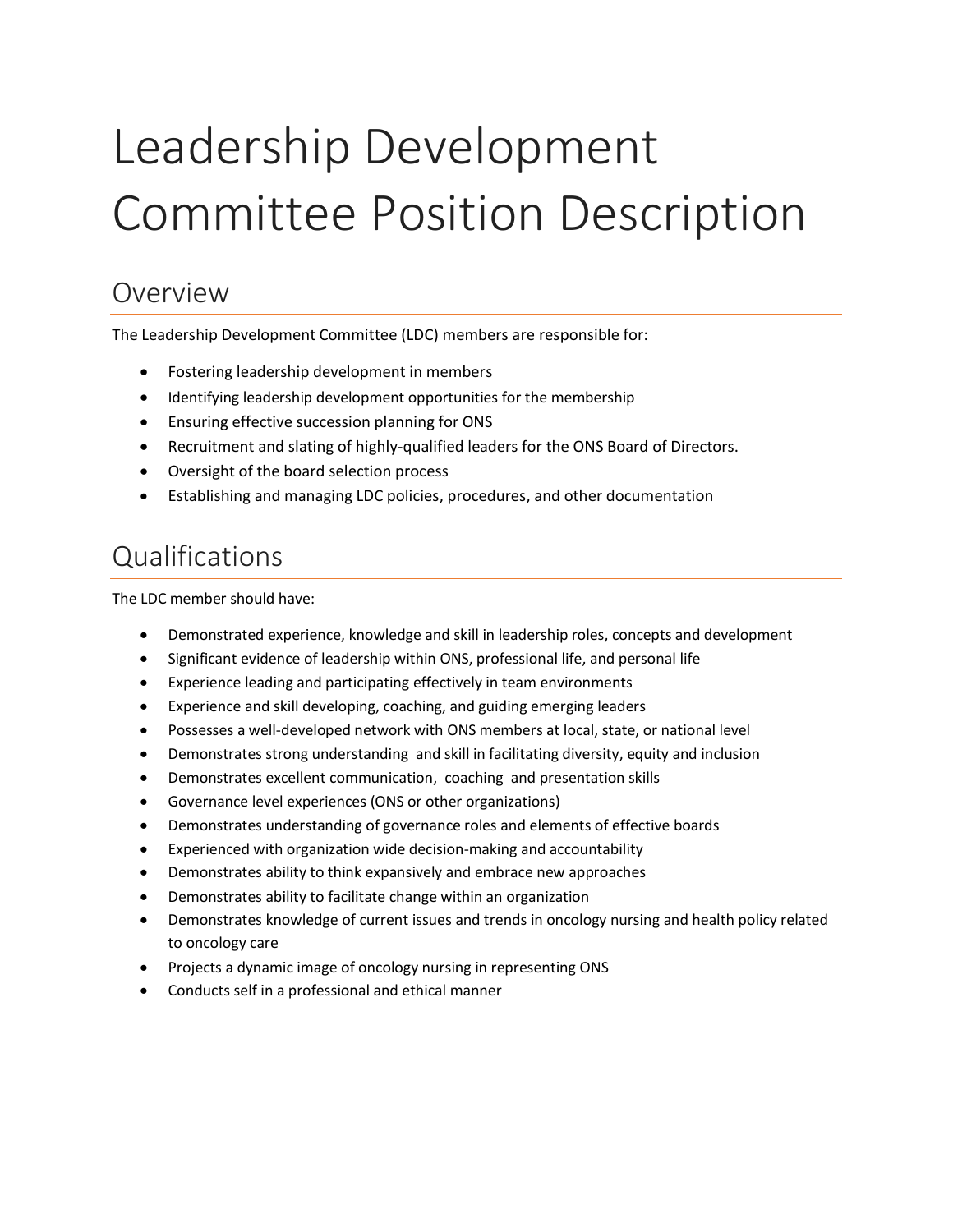## Responsibilities

#### Core LDC Work

- Attends and actively participates in Leadership Development Committee work
- Maintains confidentiality pertaining to the work of the Leadership Development Committee
- Facilitates and creates opportunities for equity, inclusiveness, and diversity in ONS leadership
- Fosters visionary thinking and identification of strategic issues that lead to the transformation of cancer care
- Models and actively promotes ethical decision-making practices of the Society
- Collaborates with ONS Board of Directors on issues of significance to the Society
- Facilitates collaboration among the Oncology Nursing Society (ONS), Oncology Nursing Certification Corporation, and ONS Foundation

#### Board Selection Process

- Assures the Society has an effective leadership succession plan and process
- Cultivates and encourages high-potential individuals to assume key ONS leadership roles
- Facilitates Board candidate recruitment throughout the year
- Informs ONS membership about board selection process and opportunities
- Establishes a qualified slate of candidates for the Board of Directors annually
- Oversees the election process
- Establishes and enforces policies and procedures governing the nomination and board selection process
- Establishes and updates candidate application and slating process
- Identifies trends and strategies regarding effective board selection processes
- Recommends changes to the board selection process as indicated
- Reviews and updates the policies and procedures of board selection process regularly

#### Leadership Development

- Assesses leadership needs of the Society in conjunction with the ONS Board of Directors
- Assesses needs of members to advance as potential leaders within ONS
- Creates a leadership development plan for the Society that fosters oncology nurse leadership among members at the local, state, and national level
- Identifies and recommends initiatives, programs, and offerings to advance the leadership development of ONS members
- Maintains a database of potential ONS leaders to support individual development and fulfill ONS succession planning needs
- Provides interested members with coaching and leadership development recommendations
- Presents nationally and locally to promote leadership development and education
- Actively monitors and seeks leadership development educational resources and partnerships